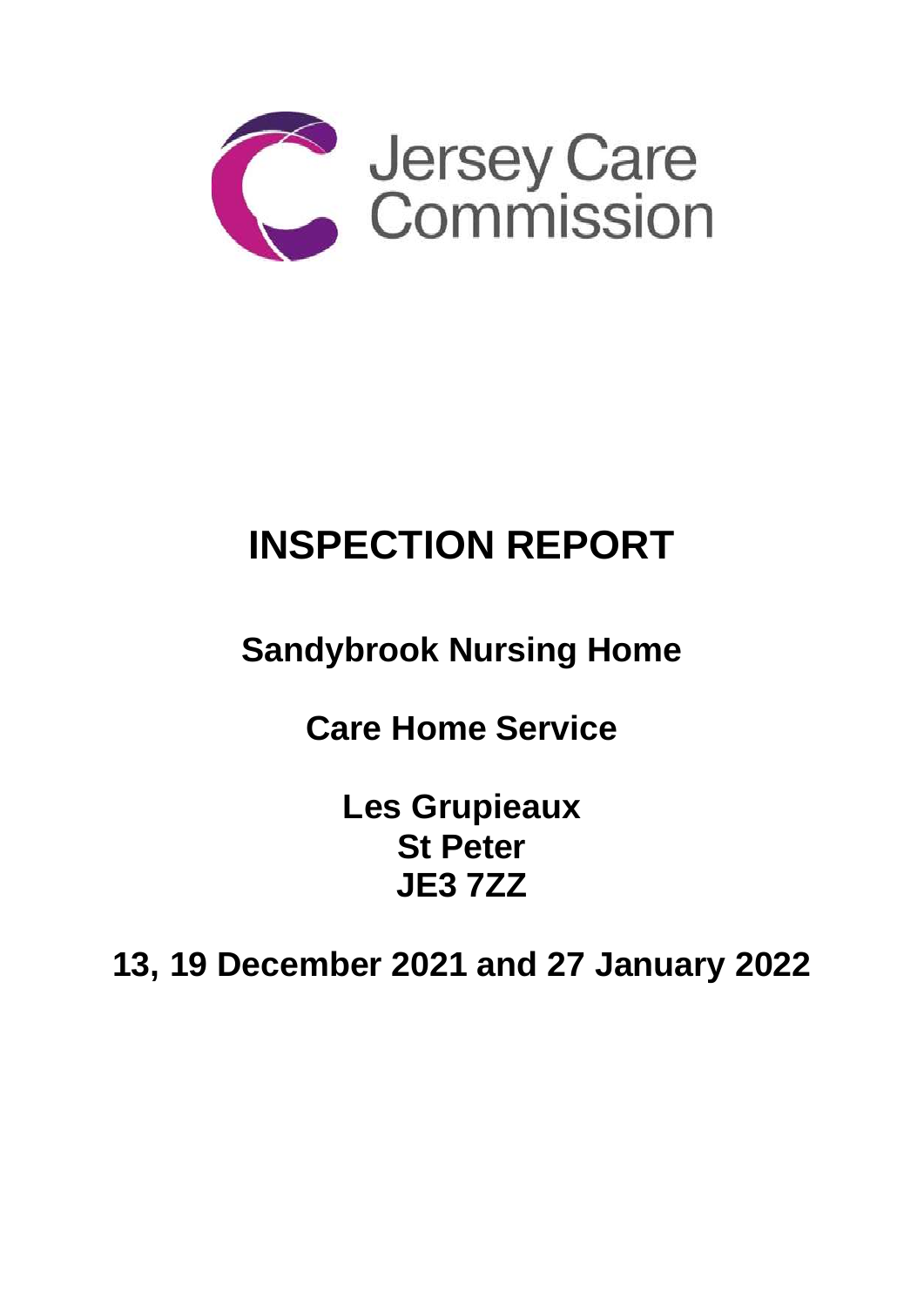## **THE JERSEY CARE COMMISSION**

Under the Regulation of Care (Jersey) Law 2014, all providers of care homes, home care and adult day care services must be registered with the Jersey Care Commission ('the Commission').

This inspection was carried out in accordance with Regulation 32 of the Regulation of Care (Standards and Requirements) (Jersey) Regulations 2018 to monitor compliance with the Law and Regulations, to review and evaluate the effectiveness of the regulated activity and to encourage improvement.

## **ABOUT THE SERVICE**

This is a report of the inspection of Sandybrook Nursing Home. The service is situated in St Peter, within close proximity to a day centre, also operated by the same service provider. The home is a two storey building with single bedroom accommodation provided over two floors and communal lounges on both floors. Parking facilities are provided to the front entrance of the building and there is an enclosed garden, which can be accessed directly from bedrooms on the ground floor.

The home's registration conditions allow nursing care to be provided for to up to twenty four people, who require care either on a long term basis, in order to prevent hospital admission or following hospital discharge. According to the Statement of Purpose, the home, "provides continuing care for adults over the age of 55 years with a range of physical complex medical needs, chronic conditions such as dementia and stroke, who require 24-hour nursing care".

The home has been operational for a number of years and became registered with the Commission on 14 April 2021.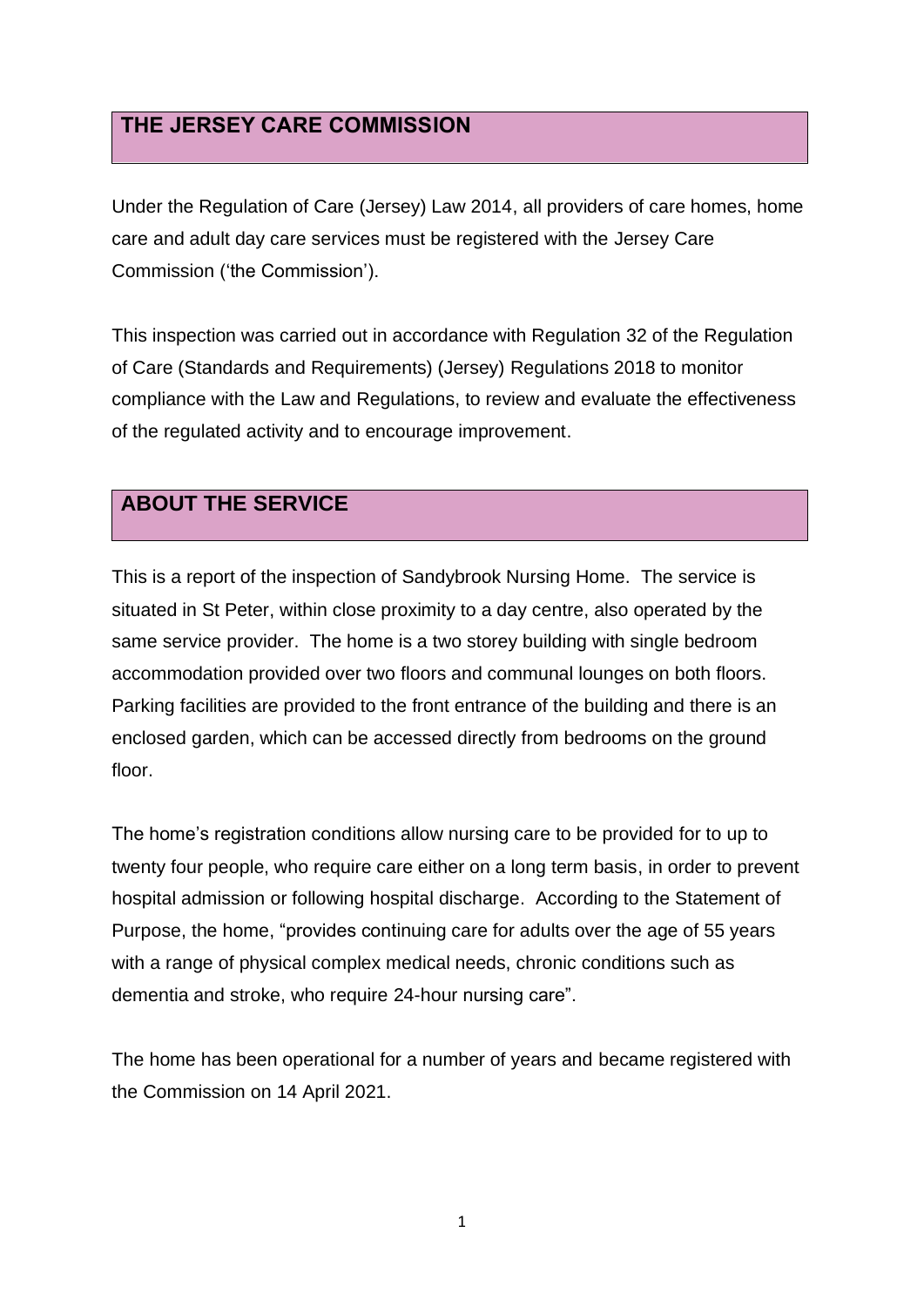| <b>Regulated Activity</b>                                                      | Care Home                                                                                                                                   |
|--------------------------------------------------------------------------------|---------------------------------------------------------------------------------------------------------------------------------------------|
| <b>Conditions of Registration</b>                                              | Mandatory                                                                                                                                   |
|                                                                                | Type of care: Nursing care<br>Category of care: Adult 60+ and hospital<br>prevention                                                        |
|                                                                                | Maximum number of care receivers: 24                                                                                                        |
|                                                                                | Age range of care receivers:<br>4 care receivers aged 18 years and above<br>20 care receivers aged 60 years and above                       |
|                                                                                | Maximum number of care receivers that can be<br>accommodated in the following rooms:                                                        |
|                                                                                | Bedrooms $1 - 4$ : One person over the age of 18<br>years<br>Bedrooms $5 - 24$ : One person over the age of 60<br>years                     |
|                                                                                | <b>Discretionary</b>                                                                                                                        |
|                                                                                | As the registered manager, Lindsey Herriot must<br>complete a Level 5 Diploma in Leadership in<br>Health and Social Care by 25 August 2024. |
| Dates of Inspection                                                            | 13 and 19 December 2021<br>27 January 2022                                                                                                  |
| Times of Inspection                                                            | $2.15$ pm $-5.45$ pm, 10.50am $-2$ pm<br>$7.50am - 10:45am$                                                                                 |
| Type of Inspection                                                             | Unannounced on 13 December<br>Announced on 19 December<br>Announced on 27 January                                                           |
| Number of areas for<br>improvement                                             | <b>Six</b>                                                                                                                                  |
| Number of care receivers<br>accommodated on the first day<br>of the inspection | 23                                                                                                                                          |

The Care Home is operated by Government of Jersey – Health and Community Services and the Registered Manager is Lindsey Herriot.

This is the first inspection since the home was registered on 14 April 2021. Since the home was registered, there has been a change in Registered Manager and the Commission concluded the registration process for Lindsey Herriot on 25 August 2021.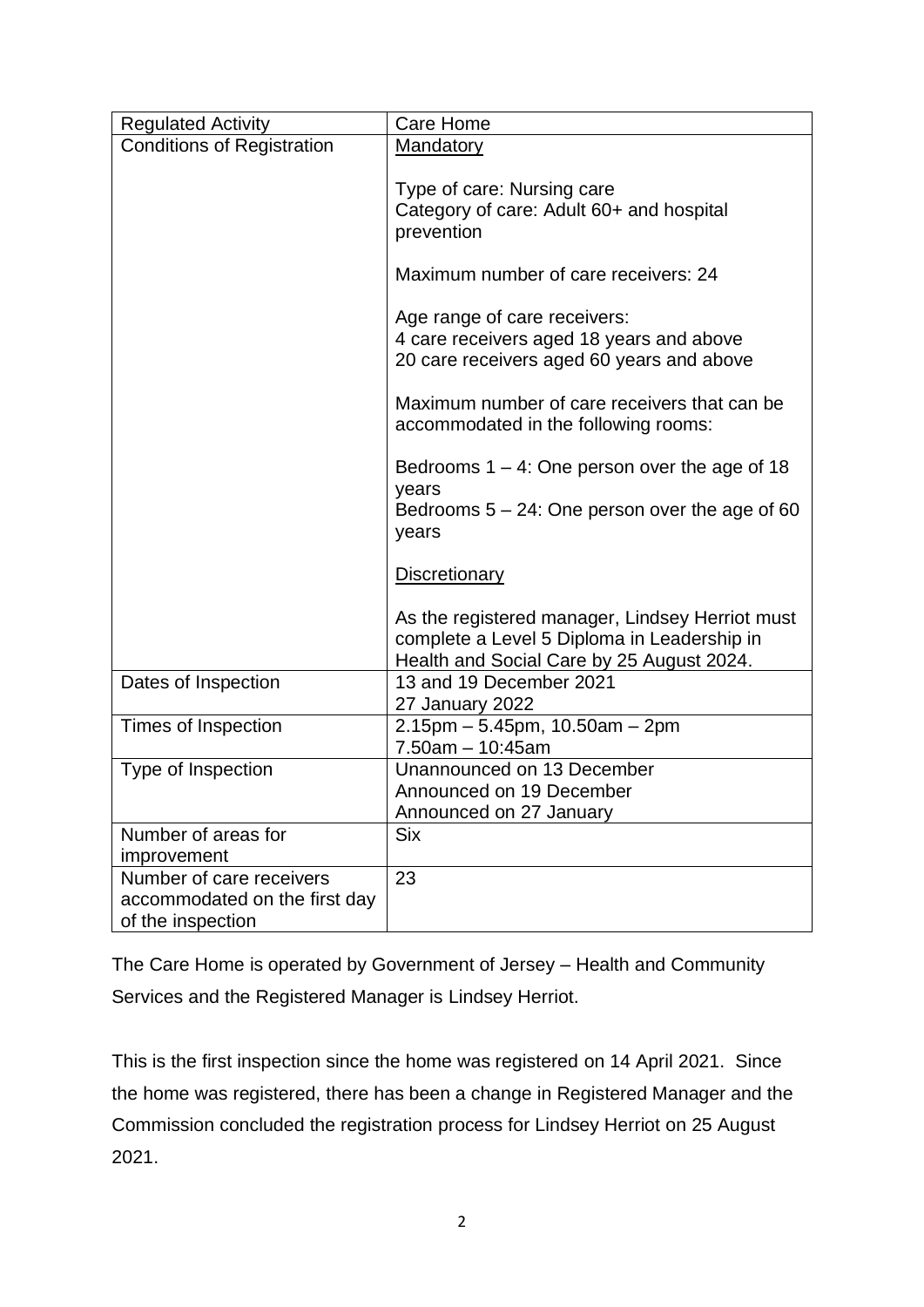An application to vary a condition on the service's registration was also received on 23 November 2021, which related to amending an age category in respect of one of the bedrooms.

#### **SUMMARY OF INSPECTION FINDINGS**

The following is a summary of what we found during this inspection. Further information about our findings is contained in the main body of this report.

Since the home was registered, a new permanent Registered Manager has been appointed who has expressed a commitment to developing and improving certain areas of the home's operation in accordance with the Standards. This is in areas such as enhancing care planning processes, developing written information for care receivers and increasing social activities.

Care receivers on the whole, were appreciative of the staff team and of the efforts they make in terms of the standards of care that are provided, and they described good relationships with the staff team. They said that they felt the staff were kind and caring towards them and described that, whilst they were appreciative of the care they receive, there were limited opportunities for them to engage in social activities outside of the home. Care receivers highlighted that there were limited opportunities for them to speak with the staff team outside of direct care interventions, as they could often see that they were busy providing support to others.

The home was found to be very clean and hygienic in appearance with good infection control measures in place to account for the Covid-19 pandemic. Some improvements have been made to the sluice areas following registration. However, the refurbishment of both assisted bathrooms which will allow care receivers a choice of bathing facilities, is still to be completed. The bedrooms have a clinical appearance, more identifiable with a hospital type environment, but with potential for them to become more homely and domestic. This is an area for improvement.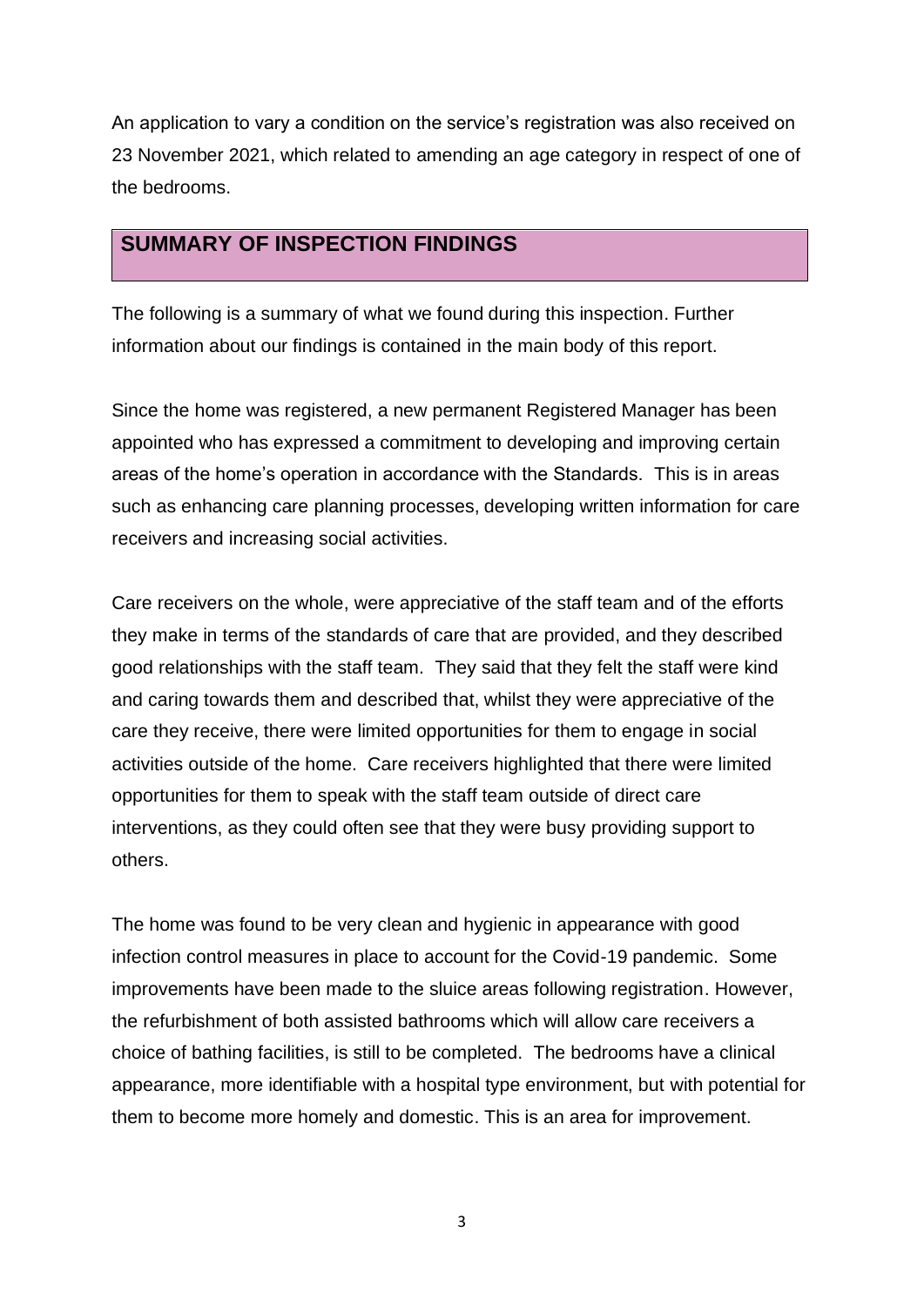Newly employed staff are recruited safely and in accordance with the Standards. Staff are provided with opportunities for ongoing training and development and to review their work performance on an individual basis with the Registered Manager.

Feedback from the Registered Manager, other staff working in the home, care receivers and one external health professional indicated that the staffing levels are insufficient based upon the dependency levels of some care receivers. The staffing levels need to be improved upon in order for care and support to be delivered in accordance with the Statement of Purpose. This is an area for improvement.

In addition to improving the staffing levels and improving care receivers' bedrooms, there are four other areas for be improved upon. These relate to providing care receivers with written information about the service and making them aware of the complaints process. Care planning arrangements must be strengthened to evidence care receiver contribution and involvement. The Commission must also be informed where the Registered Manager is absent for a period of 28 days or more.

#### **INSPECTION PROCESS**

This inspection started with an unannounced visit to the home and consisted of three separate visits and was undertaken by one Regulation Officer. The first took place during one weekday afternoon and the second follow up visit on a Sunday. The final inspection visit was pre-arranged in order to meet with the Registered Manager, who had been unavailable during the two previous visits.

An unannounced medicine inspection was carried out on 9 December 2021, by a Senior Pharmacist employed by Health and Community Services.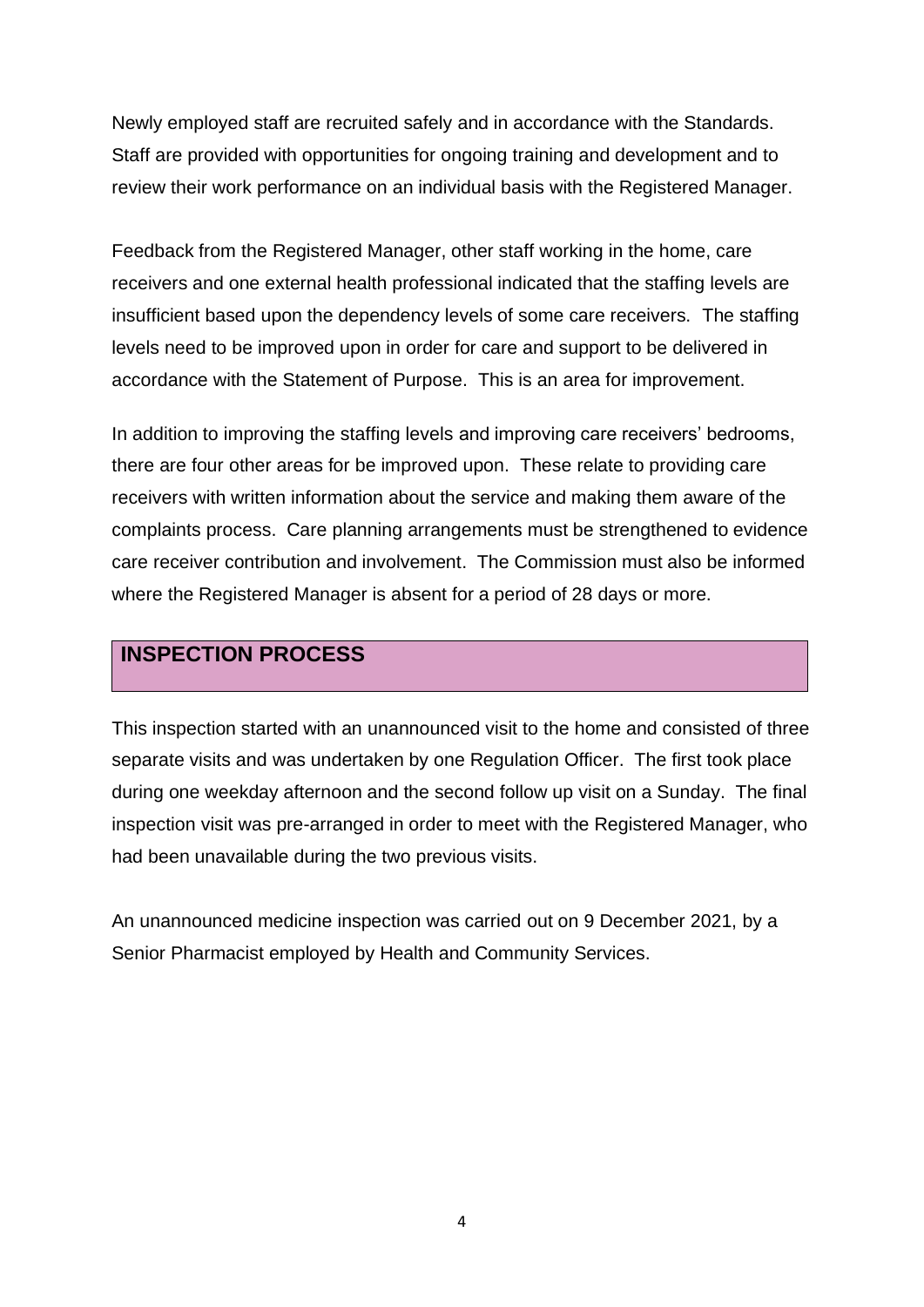The Care Home Standards were referenced throughout the inspection.<sup>1</sup>

This inspection focussed on the following lines of enquiry:

- **Statement of Purpose and conditions on registration**
- **Complaints**
- **Safe recruitment and staffing arrangements**
- **Care planning**
- **Care home environment**
- **Monthly quality reports**

Prior to the inspection visit, all of the information held by the Commission about this service was reviewed. This included correspondence between the Commission and the Provider about discretionary conditions applied on the home's registration.

The Regulation Officer spoke with nine care receivers and one family member who was visiting at the time of the inspection. Three registered nurses, three health care assistants and the Deputy Manager were spoken with as part of the inspection. Contact was made with one health professional who was known to have visited to the home, to allow them an opportunity to provide feedback to the Regulation Officer. The Regulation Officer examined a range of records which included, samples of care records, training logs, staffing rotas, personnel files, monthly quality reports and electronic medication records.

This inspection included a tour of the premises. A poster was also displayed in the main entrance to the home, informing visitors that an inspection was underway, which invited people to share their views, if they wished.

At the conclusion of the inspection, the Regulation Officer provided feedback to the Registered Manager and informed the Provider of the areas for improvement.

This report sets out our findings and includes areas of good practice identified during the inspection. Where areas for improvement have been identified, these are described in the report and an action plan is attached at the end of the report.

 $1$  The Care Home and all other Care Standards can be accessed on the Commission's website at [https://carecommission.je/Standards/](https://carecommission.je/standards/)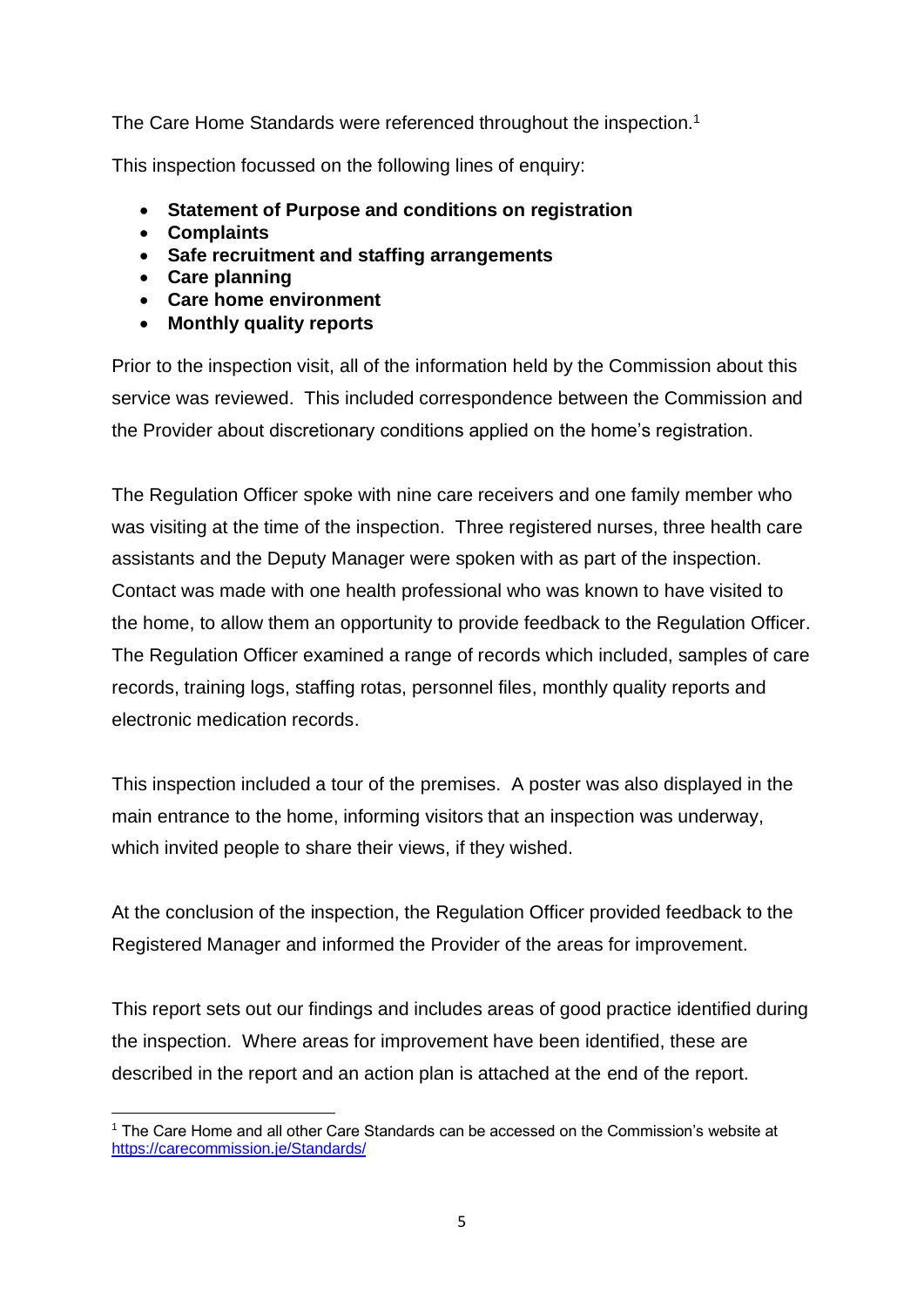### **INSPECTION FINDINGS**

#### **The service's Statement of Purpose and Conditions on registration**

The Standards outline the Provider's responsibility to ensure that the Statement of Purpose is kept under regular review and submitted to the Commission when any changes are made.

The Commission's consideration of the Provider's application to register the service as a care home with the provision of nursing care, took into account the fact that the service had been operational for some time prior to the registration requirement. Numerous pre-registration visits and discussions were undertaken by Commission staff with Health and Community Services staff prior to the registration being concluded.

The home was registered with discretionary conditions which required the Provider to inform the Commission, how the arrangements for access into and out of the home could be adapted and non-operational bathrooms on both floors would be improved. In relation to access into and out of the home, the Provider confirmed that a review of options are being considered; this will be kept under review by the Commission. The Provider confirmed that the refurbishment of the bathrooms is not expected to be completed until January 2023, but the Commission has requested on two occasions, that the Provider give further consideration to bringing this timescale forward. However, the Provider did not engage or correspond any further with the Commission in response to this request.

The Registered Manager advised that, subsequent to the conclusion of the inspection process, she has registered to commence the Level 5 Diploma in Leadership and expects to complete this award by 2024 in order to meet the discretionary conditions on registration.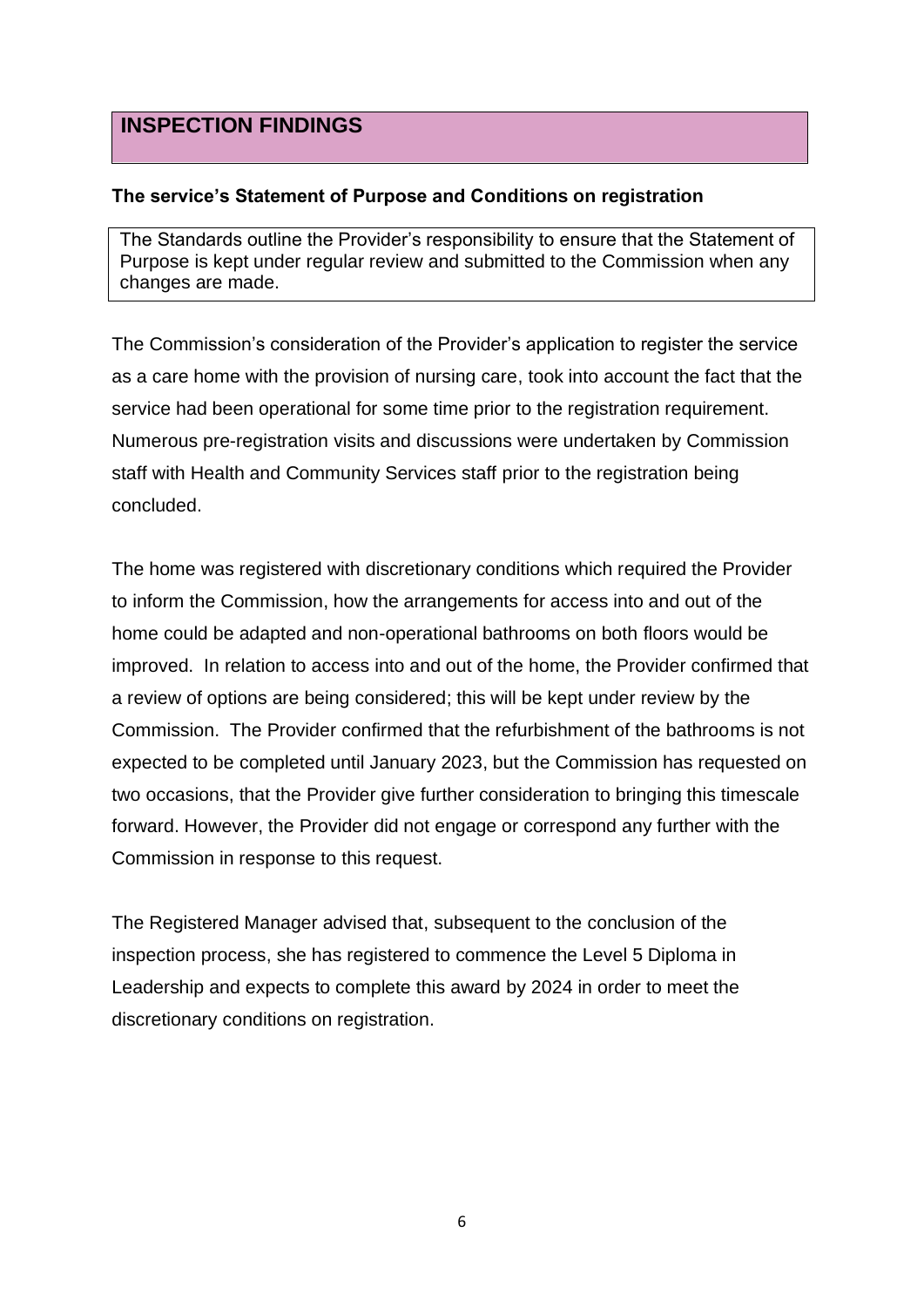At the outset of the inspection in December 2021, the Registered Manager was absent and later confirmed to the Regulation Officer that she had been absent for longer than a period of 28 days. The Commission had not been informed of the interim arrangements for running the regulated activity during the period as the Regulations require and this is an area for improvement.

The Statement of Purpose (SoP) makes reference to some practice areas that would benefit from further review to ensure that they align with the Standards and this was discussed with the Registered Manager. This includes the location of the staff handover and the visiting hours that are imposed. The staff handover takes place in the communal dining room at the start of the day and in the communal lounge during the evening. One care receiver told the Regulation Officer, that on one occasion they had been playing dominoes in the lounge and had been asked to leave to allow for the staff team to conduct their handover. The process of sharing information between staff, which would characteristically include confidential details relating to health needs and conditions, should be further reviewed in order that there are no risks with breaching confidentiality and negatively impacting on care receivers' freedom and choice of where to spend their time. There are suitable office environments available and the Registered Manager agreed that she would review this practice.

The SoP also makes reference to restricted visiting hours which have been implemented as a result of the pandemic. This was observed during the inspection visit, where some relatives were observed in the home during the afternoon only.

The Registered Manager confirmed that the visiting restrictions were implemented to comply with the hospital directorate, however it must be recognised that the home is registered as a care home and must adhere to the Standards. The visiting restrictions should be reviewed with the expectation that a more open and flexible approach will be adopted so that visitors will be welcomed at any reasonable time as is stated in Standard 9.4.

During all three inspection visits, the Regulation Officer noted the intrusive sounding of the call alarms which ring throughout the home. The Regulation Officer noted that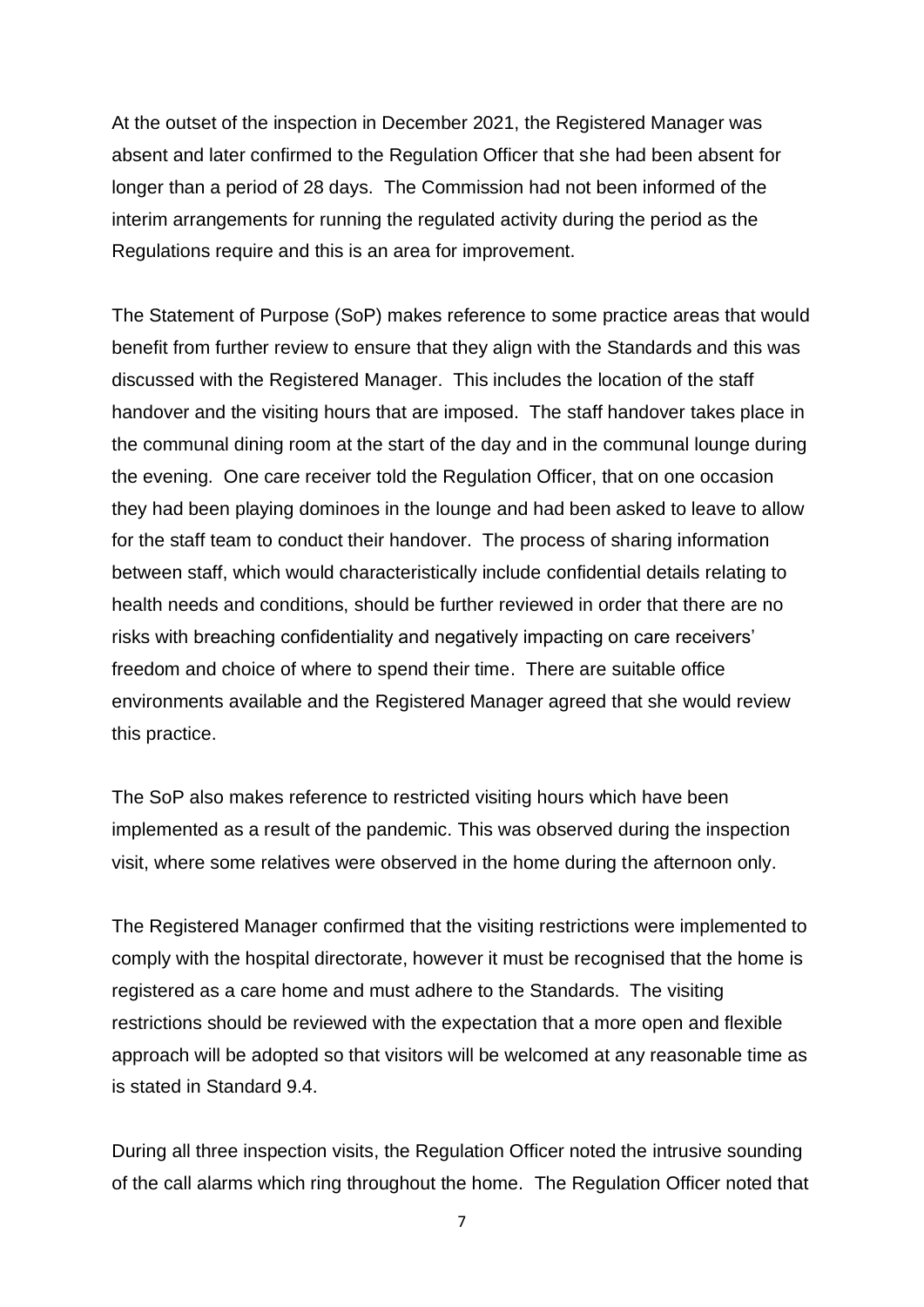during one visit, the alarms sounded before 8am whilst a number of care receivers were in bed.

Although there were no identified issues of concern relating to staff attending to requests for assistance, the continual periodic noise has the potential to undermine care receivers' peace and comfort and negatively affect their overall experience of living in the home. Two care receivers commented that, "the buzzers are a bit annoying, I hear them all the time" and, "I can hear the buzzers and they're quite loud". The Registered Manager acknowledged this and agreed to review the systems in place, so that the noise throughout the home is reduced as much as possible.

The Standards require that people who are considering using the service are provided with information about the service. Care receivers and one family member suggested to the Regulation Officer that they had not been given such information either prior or following the care receivers' move to the home. The SoP states that information about the home is available in English, although there was no evidence that people had been provided with such information. Information should be made available about the home and should include a summary of the services and facilities provided and arrangements for medical and GP reviews, so that care receivers are fully informed about the arrangements in place for access to medical services. This is an area for improvement.

The SoP describes that there are four beds allocated for the purpose of hospital prevention/ recovery and the Registered Manager has developed an admission criteria. The Manager endeavours to assess all potential admissions in order to ensure that their needs can be met in the home as is their responsibility. Care staff described that the care receivers are likely to need a more concentrated level of care and support, due to helping them re learn everyday living skills necessary in preparation for discharge home of which places additional demands upon their workload.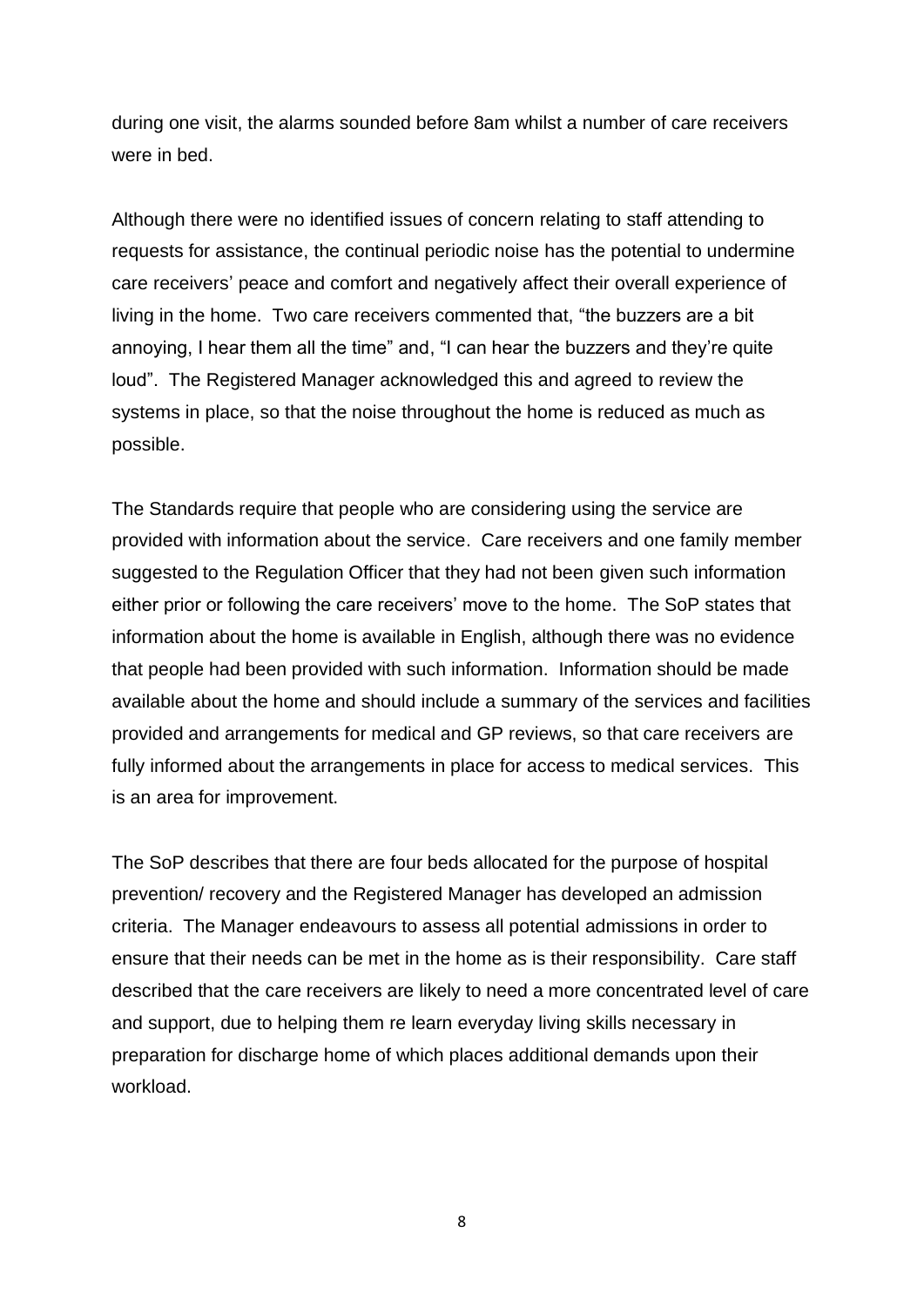The Standards require all notifiable events to be communicated to the Commission within two working days of any event, which includes death notifications and safeguarding alerts.

On the second day of the inspection, it was noted that the home had raised a safeguarding alert with the Health and Community Services safeguarding team, although had not informed the Commission. This was discussed at the time and a retrospective notifications made.

During the Registered Manager's absence, the Commission should also have been made aware of three notifiable events. This was discussed on the final inspection visit and the Registered Manager acknowledged that a more robust system of communications is to be implemented.

#### **Complaints**

The Standards set out the Provider's responsibility to ensure that there are arrangements in place for the management of complaints. This means that care receivers should know how to make a complaint and what to expect if they need to make a complaint. The service's staff should be familiar with the complaints management procedures and service Providers should closely monitor their implementation.

Discussions with care receivers and one relative during the inspection, confirmed that they had not been informed of the home's complaints policy or procedures. One relative commented that they had not received any information of this nature and "wouldn't know how to formalise any concerns" that they may have. One care receiver told the Regulation Officer that they had spoken directly with the Registered Manager about some concerns relating to their bedroom, which had been resolved to their satisfaction. Therefore, they had confidence that issues would be addressed appropriately.

The Standards relating to receiving feedback about how the service operates was discussed with the Registered Manager, who recognised and accepted that information relating to the complaints policy and procedures is not available for care receivers. Whilst the information needs to set out the internal investigative process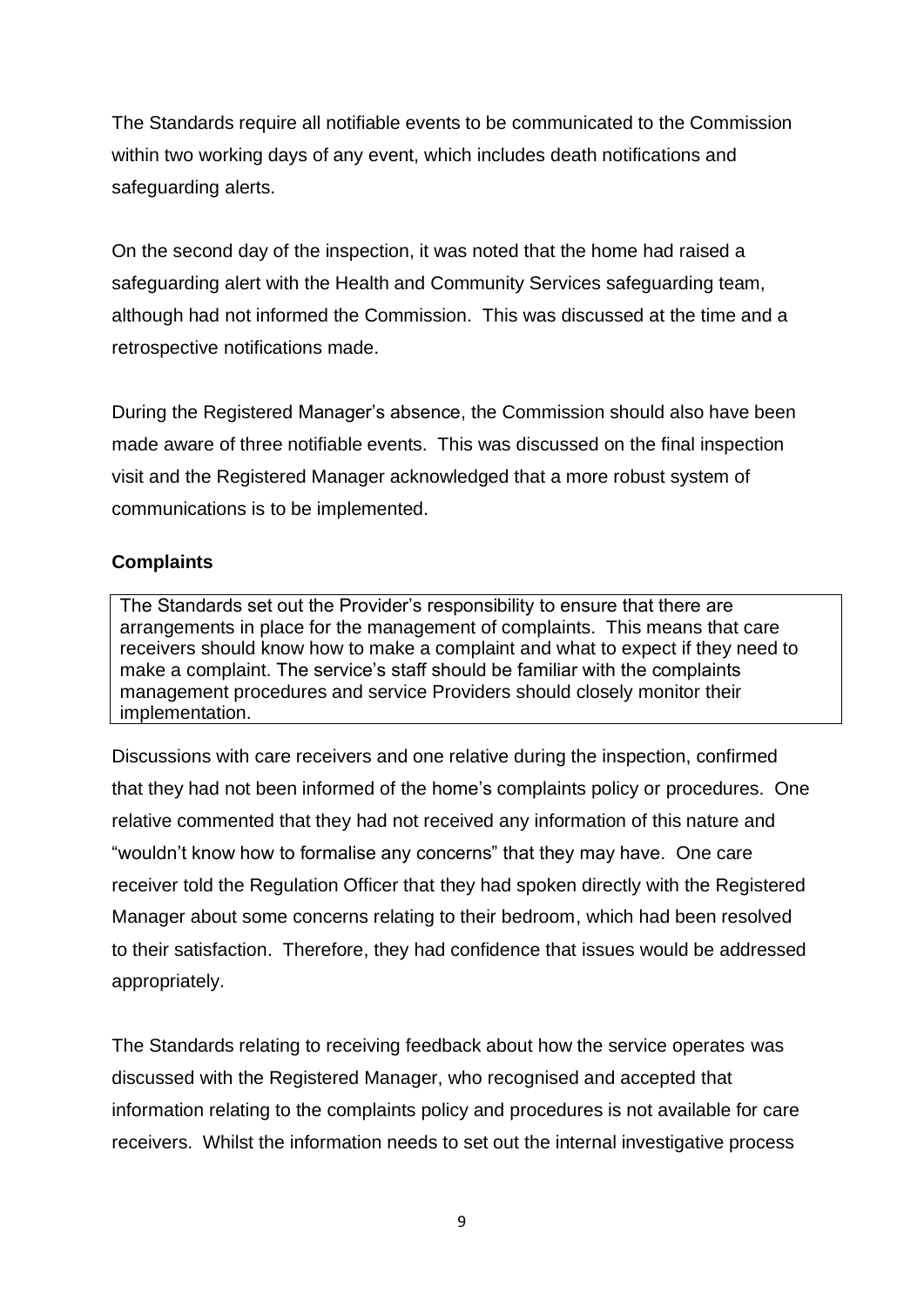with timescales for action, people also need to be made aware of the Commission's details in case they are not satisfied with the response from the service.

A record of all communication with complainants, results of investigations and outcomes should be maintained in the home and in the same way, a log of all compliments when received, should be maintained to share with the staff team. This is an area for improvement which the Registered Manager agreed to address.

#### **Safe recruitment and staffing arrangements**

The safe recruitment of staff is an important element of contributing to the overall safety and quality of service provision. The Standards and Regulations set out the Provider's responsibility to ensure that there are at all times suitably recruited, trained and experienced staff available to meet the needs of care receivers.

New staff are recruited in accordance with the Government of Jersey's safe recruitment policy and the process is undertaken and managed by the Government's Human Resources team. The Regulation Officer reviewed a sample of staff personnel records which found that Standards in relation to safe recruitment practices are met. Records including enhanced criminal records checks, references, proof of identity, right to work in Jersey and the applicant's statement of personal qualities are obtained and reviewed by the HR team before the applicant is provided with a contract of employment. There was evidence that the Registered Manager had reviewed all of the core data involved in the recruitment process before the employee started work in the home.

The Registered Manager and Deputy Manager are both registered nurses, employed on a full-time basis and who maintain a regular presence in the home. The staff team consists of registered nurses, health care assistants, a ward clerk, domiciliary staff and an activities coordinator. In addition, there is access to a doctor in the home during the week. A sample of staffing rosters were examined which showed that there are at least two registered nurses and six health care assistants on duty throughout the day, and two registered nurses and two health care assistants overnight. The staffing rosters showed that some staff are working in excess of the recommended 48 hours during the week, although it is recognised that there are staffing challenges in the care sector currently.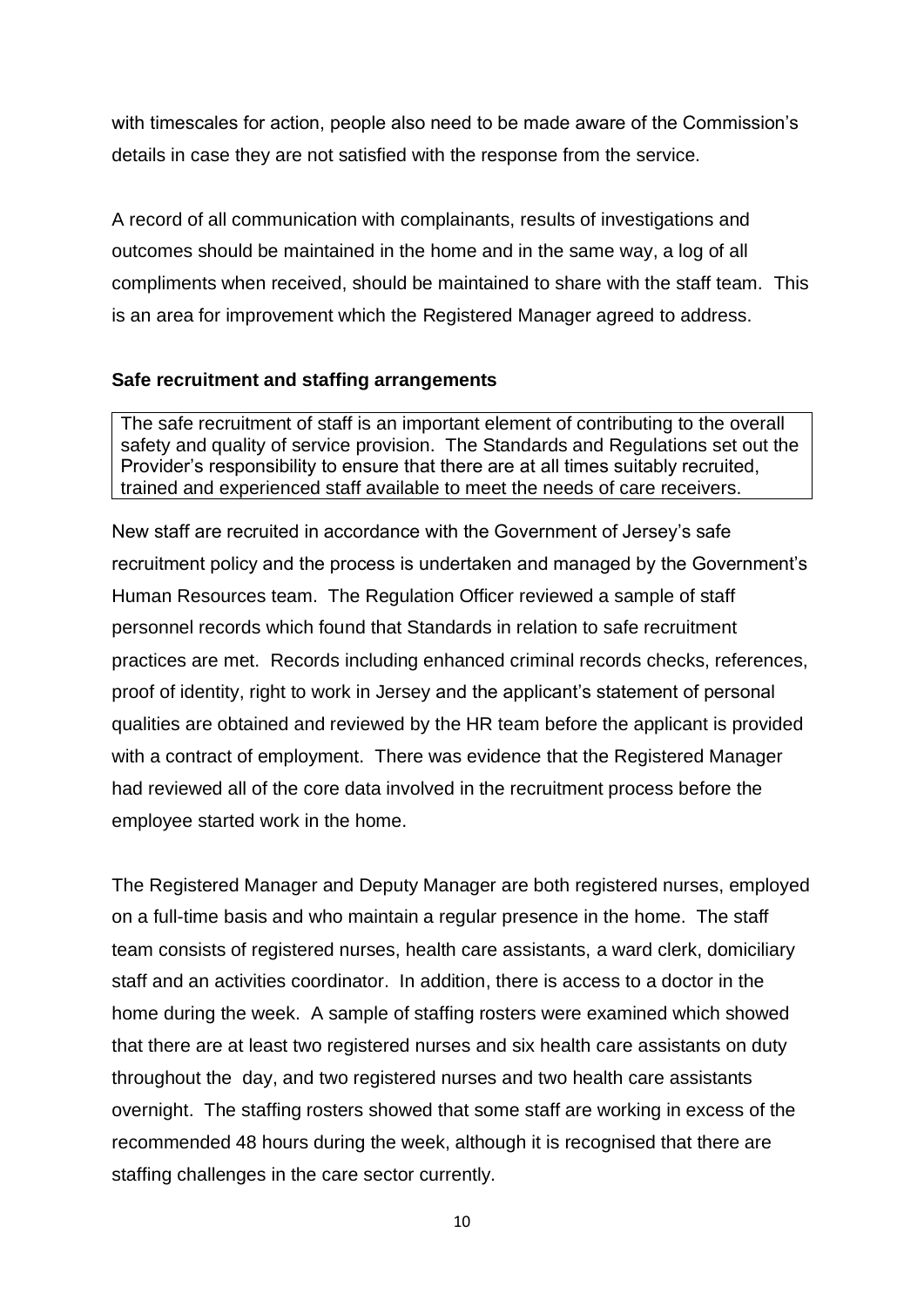During the first two inspection visits, which took place at different times of the day, the Regulation Officer observed health care staff constantly attending to care receivers' needs and it was noted that staff were working in pairs to meet the majority of care receivers' dependency levels and mobility needs. The Regulation Officer spoke with the Registered Manager, registered nurses and some health care assistants who expressed that the staffing levels were insufficient to allow for interactions and conversations with care receivers beyond providing personal care and support to them.

All staff described that whilst the staffing levels throughout the day supported the provision of personal care, there was limited opportunities to spend time speaking with care receivers and they felt that this was an important aspect of their role that they could not fully address. They said that they recognised that it was difficult for them to adequately or consistently meet care receivers' social needs, without support from more staff members. They commented that they were unable to facilitate activities such as taking care receivers for walks in the area close to the home and on occasions, felt like they were compromised in being able to respond to their requests for assistance in a timely manner.

Staff spoke of some of the ways that care receivers' wellbeing is catered for and described the aspects of support that care receivers require help with, including, personal care, continence management, nutrition and hydration, prevention of pressure sores, mobility needs and medication management. They described that, the majority of care receivers are unable to self-care in many aspects of their daily lives which is reflected in the Statement of Purpose, "*that care receivers have a range of physical and complex medical needs, chronic conditions and who require 24 hour nursing care".*

Staff spoke in detail of care receivers' care requirements which confirmed they had a working knowledge of their general health and interventions required to promote their health, safety and wellbeing. They were able to distinguish the varying approaches needed to maintain and develop care receiver's independence in preparation for their discharge home and for those care receivers who are entirely dependent upon staff for all activities of daily living.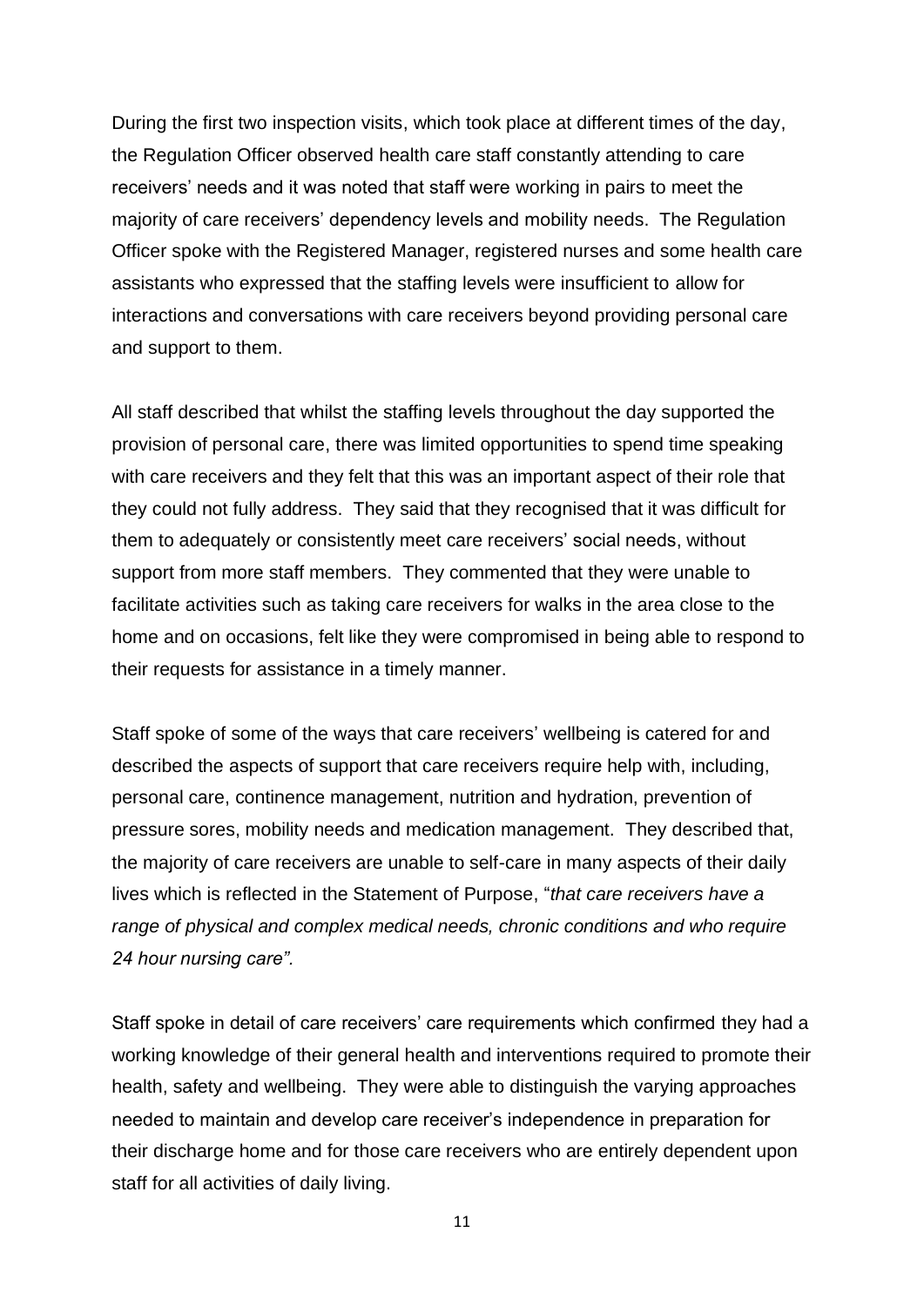Staff made the following comments to the Regulation Officer:

"There's not enough staff, everyone is doubles and we don't have enough time to spend quality time"

"We've had a few managers over the past few years and we feel really pushed with the staffing levels now, we can't give the quality touches like sitting and chatting to residents or taking them into the garden, you just feel rushed to go from one to the next. We feel that we need more staff that would help the residents definitely as they often don't get the social stimulation they should"

One health professional told the Regulation Officer that when they visit the home, "it's always busy and difficult to find staff as they're always busy". They described the staff team as "lovely and dead friendly" and always take on board specialist advice that is provided to them. They spoke positively about the Registered Manager and of her efforts in "trying to do a really good job" and felt that she would benefit from some additional support from within the Organisation on the basis that she is new to her role. The Registered Manager recognised a shortfall in staffing levels according to care receivers' dependency levels and care needs and had escalated this to their senior management team some months earlier.

Two care receivers referenced their inability to exercise a degree of choice over their personal preferences regarding going to bed which they attributed to staffing provision. One person said, "you can't really go to bed when you want, normally they ask you to go to help the other staff" and "it's a bit early when we go to bed but they've got so many people to see to so they ask you to go to bed". Another care receiver said "sometimes in the day it takes a long time to answer my bell".

Taking into account the findings as described above, the Provider should make arrangements to improve the staffing levels in the home to demonstrate that they facilitate and allow for care and support to be of a good quality and which can be provided in accordance with the Statement of Purpose and Standards. This is an area for improvement.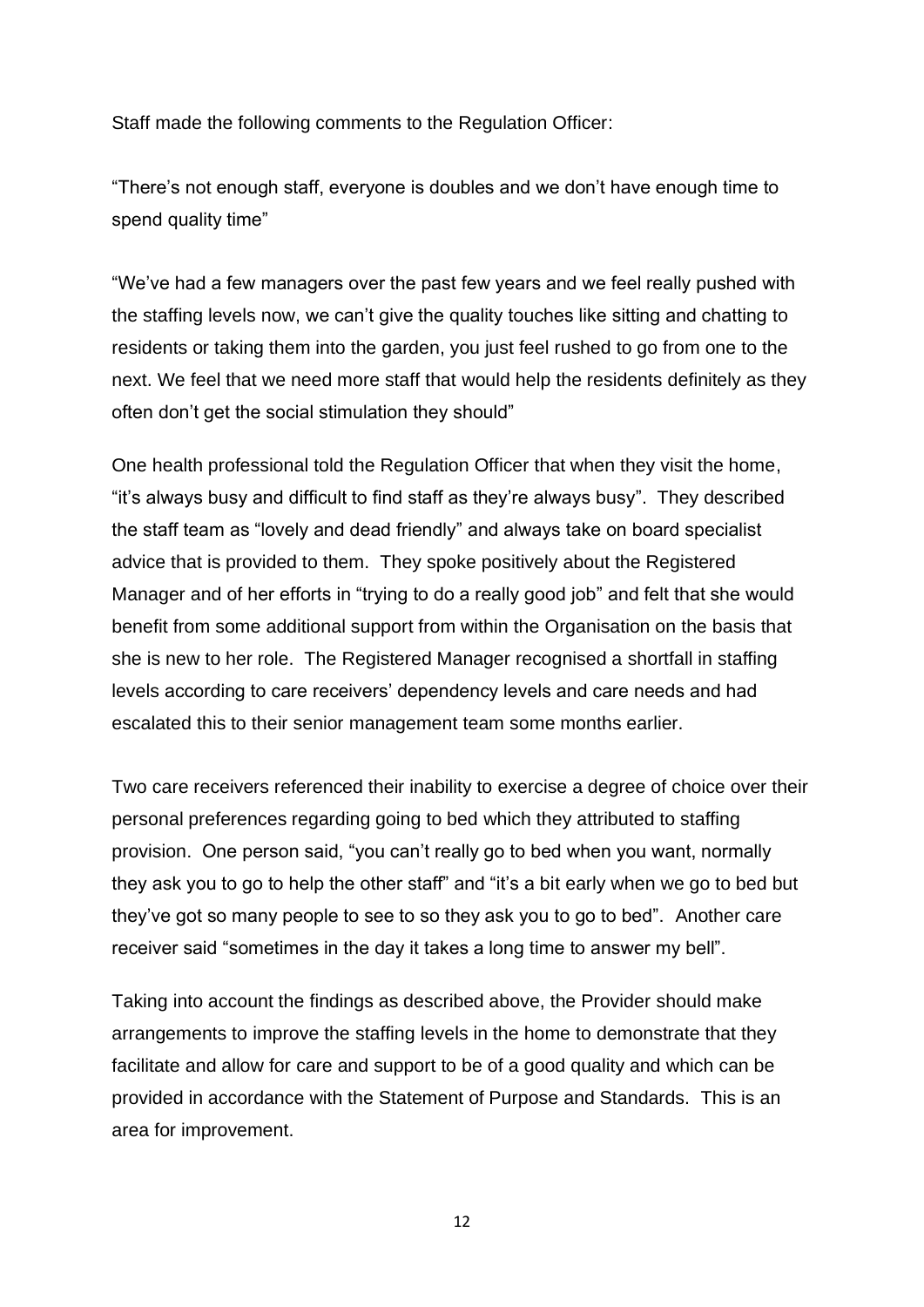Care receivers on the whole spoke highly of the staff team and, during conversation, they made the following comments to the Regulation officer:

"I've just had a lovely lunch and I'm looked after really well. We have a good laugh, they help me in the morning. Sometimes in the day it takes a long time to answer my bells but they do come"

"Overall they're [the staff] very good and most staff want to cheer you up and the atmosphere is really good. They come really quickly and they always answer [the call bell]. I'm well impressed with the staff"

"They try their best to help you, it's not too bad overall. The staff are good and I get on well with them"

"I like it here and when I ring my bell I get help"

"I'm lovely and comfortable here and I've just had a lovely sleep"

"I'd like to see the staff a bit more"

"The girls are good, they're very nice"

"The staff are excellent, they really can't do enough at all they don't keep me waiting and there's very little to complain about"

Health care assistants have all completed a Level 2 vocational award in health and social care and one person has expressed an interest in registering for Level 3. Staff are appropriately supervised and facilitated to attend mandatory and professional development training. The Registered Manager described the training plan put in place for staff, and explained that she meets with all staff on a 1:1 basis to discuss and record their performance and development. Staff have access to these records at all times.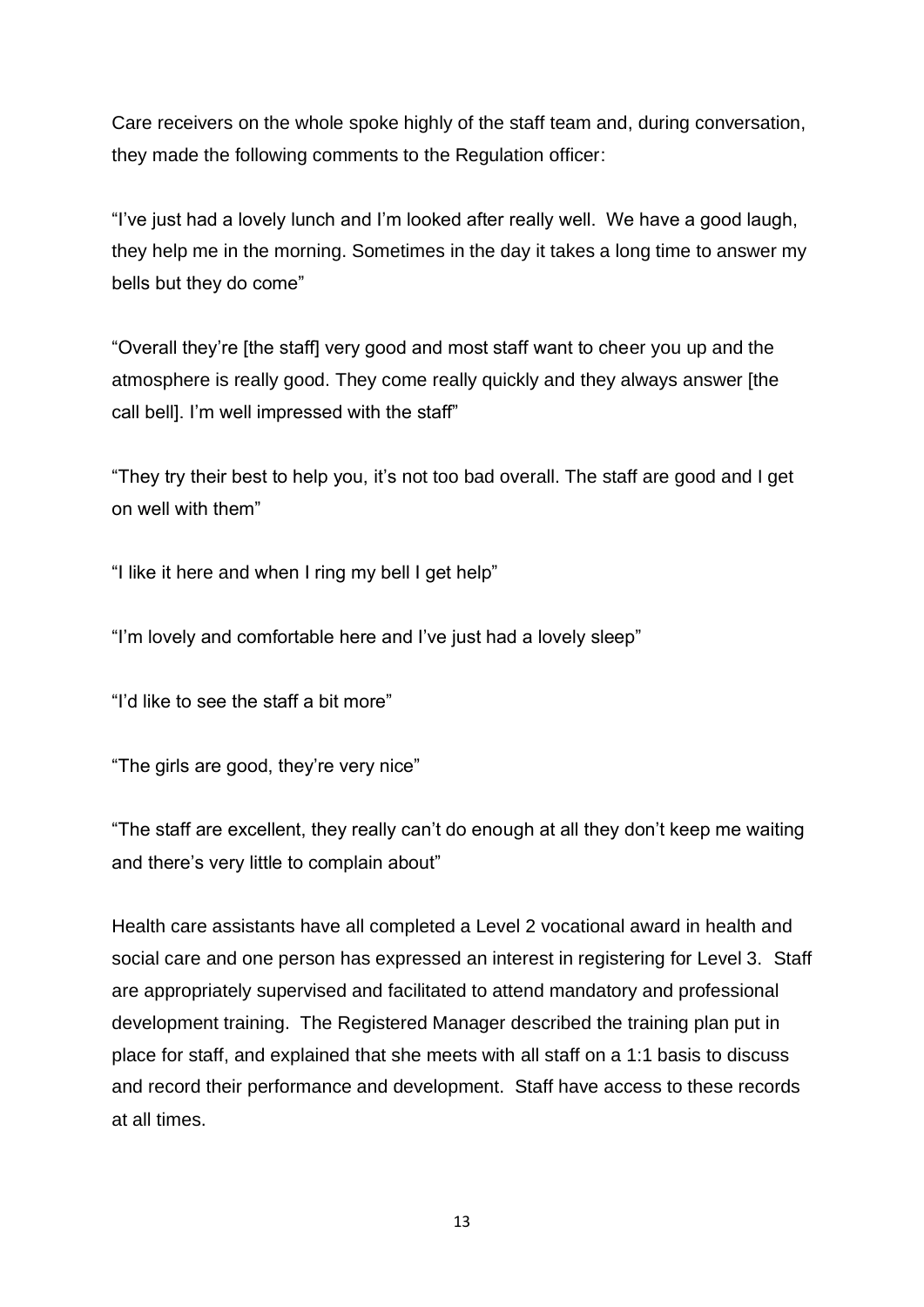#### **Care planning**

The people to receive this service should have a clear plan of the care to be provided to them. This should be based on an assessment of their needs, wishes and preferences. The Standards and Regulations set out the Provider's responsibility to ensure that care plans are person centred and kept under review. The staff delivering care should be familiar with the care plans and ensure that any changes in needs and communicated appropriately.

A sample of care receivers' records were examined. These related to those who were living in the home on a long term basis and those that are admitted on a temporary basis, having been discharged from hospital. Care receivers' records are paper based and stored securely in the staff office. Generally, the plans were informed by a range of risk assessments relating to moving and handling, falls and pressure ulcers by way of example. The plans reflected care receivers' physical health, care and support needs for the health conditions they are living with and provided direction about how to deliver care and support. However, improvements are needed in aspects of record keeping as some records were not signed and dated.

There was little evidence of care receivers, or their representatives being included in the development and review of their care and care plans. The SoP states that 'relatives and patients are encouraged to participate in planning care with the Primary Nurse'. There was no evidence that this had happened from the records that were reviewed. Personal plans should be able to demonstrate that the level and type of support provided is in accordance with care receivers' wishes and expectations, and that positive outcomes are being achieved. It was difficult to identify the overall discharge planning goals for those individuals who were admitted as part of a hospital recovery plan. The admission assessment for one such care receiver was undated and unsigned. The care plans for this care receiver related to physical care descriptors only, and there was no evidence that a review had taken place which would evidence the effectiveness of care interventions.

All care plans should include the expressed views and wishes of individuals as far as these can be ascertained. One care receiver's assessment identified that a care plan should have been implemented in respect of one aspect of their health. However, there was no evidence that a care plan had been implemented. Another care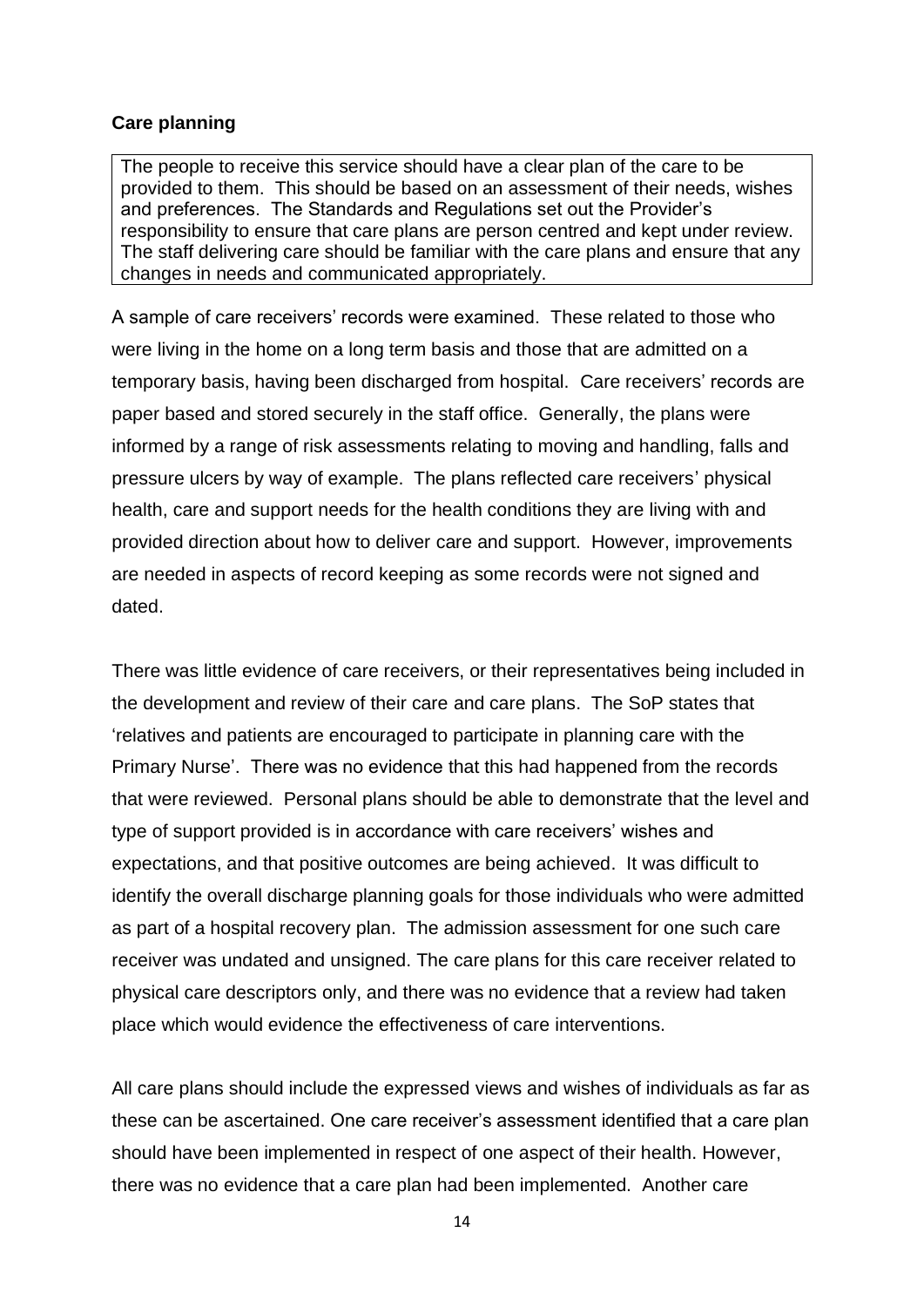receiver's care plan took account of their religious preferences and recognised that they like to attend a local church. However, there was no information to describe how their religious preferences are being met.

Overall, there was an absence of plans relating to social aspects of care receivers' lives. There was limited evidence that care receivers are encouraged and supported to maintain interests and to have meaningful things to do and to promote their sense of wellbeing. Whilst the home employs an activity worker to support activities, there are limited opportunities for care receivers to access the local community and one person commented, "there's no transport here, so no opportunities for a drive out".

One health professional told the Regulation Officer that they find care receiver's documentation is often duplicated and the plans are not always evaluated. The care planning arrangements must be strengthened and improved upon to meet the Standards and this is an area for improvement.

Individual choices to include sleep preferences should be assessed and sufficiently described within the care plans and routine working practices of the home reviewed to ensure outcomes for care receivers are as they wish.

The Senior Pharmacist employed by Health and Community Services carried out an unannounced medication inspection on 9 December 2021, which evidenced good practice regarding the management of medicines in the home.

#### **Care home environment**

Reference was made to Standard 7 of the Care Home Standards which states: "The environment will enhance your quality of life and the accommodation will be a pleasant place to live or stay."

The application documentation that was submitted by the Provider to register the home, highlighted that there are no functional assisted bathrooms available on either floor of the home. The Commission required the Provider to submit a plan specifying when the bathrooms will become operational in order to meet Standards and to ultimately allow care receivers a choice of bathing options. The Provider expects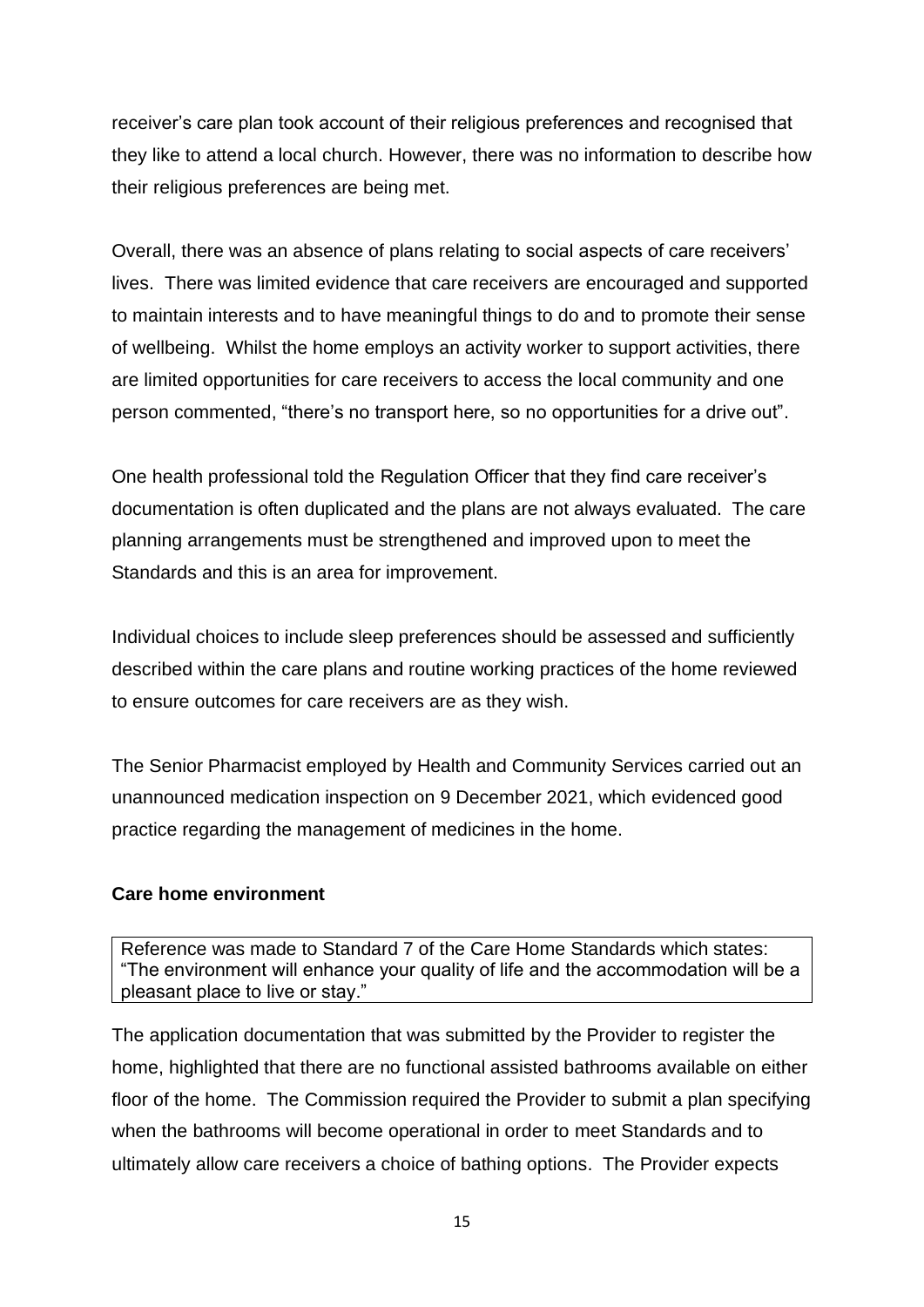this aspect of works to be completed in January 2023. It is the Commission's view that the pace of improvement is too slow, as the internal schedule of works included an acknowledgement that the bathrooms required improvement. This schedule of works was produced prior to the home becoming registered with the Commission. Therefore, a significant period of time has elapsed between this acknowledgement and the date of this inspection.

A sample of care receivers' bedrooms were reviewed, and it was noted that they were 'clinical' in their appearance, with the use of hospital type profile beds, laminate style flooring and white boards applied to the walls. One care receiver told the Regulation Officer that their personal furnishings from their own home were in a storage facility and that they would appreciate the opportunity to decorate their bedroom with some of their own furniture and belongings. The Provider must develop a plan for care receivers' bedrooms to become less clinical in appearance and more personalised. Care receivers should be informed as to how and when this can be achieved. This is an area for improvement.

The home was found to be very clean in appearance and cleaning schedules were in place. Staff were seen to be wear personal protective equipment and Covid-19 screening protocols were in place for visitors to the home.

A perimeter fence has recently been provided to enclose the garden areas of the home from the public thoroughfare.

#### **Monthly quality reports**

The quality of services provided by this service should be kept under regular review. The Standards and Regulations set out the Provider's responsibility to appoint a representative to report monthly on the quality of care provided and compliance with registration requirements. The Manager should be familiar with the findings of quality monitoring activity and any actions required to improve the quality of service provision.

This Standard was discussed with the Registered Manager who advised that the Provider has not yet appointed a representative to report monthly on the quality of care provided and compliance with registration requirements. The Provider is expected to carry out their own checks and address any issues as and when they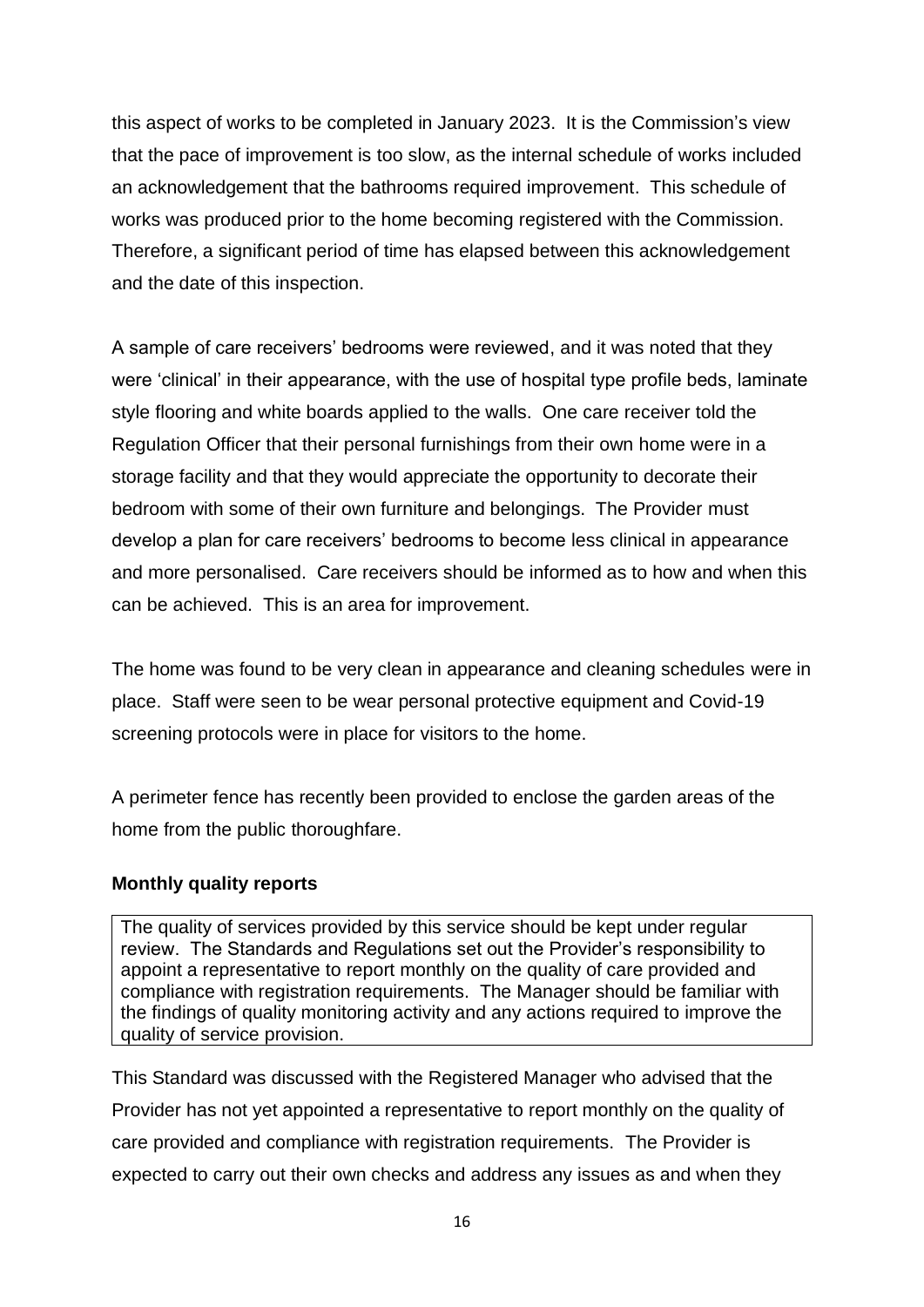arise as a means of driving a cycle of continuous improvement to benefit care receivers.

The home is subject to periodic quality assurance checks through Health and Community Service's Jersey Nursing Assessment and Accreditation System (JNAAS) process, which provides assurance and evidence that the service is achieving and meeting certain standards.

There was no evidence of governance oversight into the management of the home, whilst the Registered Manager was absent and the Commission had not been informed of the managerial arrangements whilst she was absent. This is an area for improvement.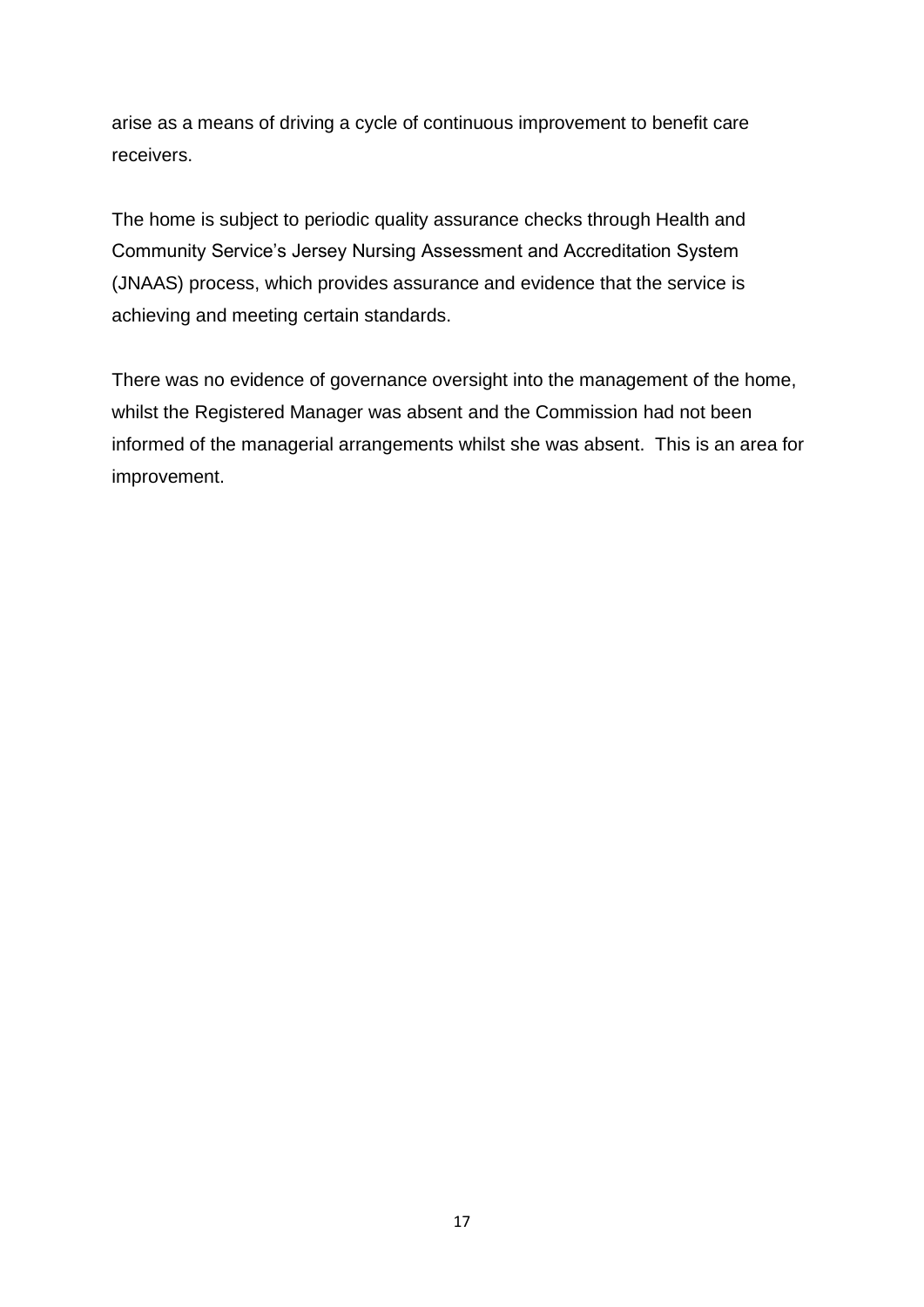## **IMPROVEMENT PLAN**

There were six areas for improvement identified during this inspection. The table below is the registered provider's response to the inspection findings.

| <b>Area for Improvement 1</b><br><b>Ref:</b> Regulation 27 (1) | The Provider must ensure that the Commission is<br>notified in writing, should the Registered Manager be<br>absent for a continuous period of 28 days or more.                                                                                                                                       |
|----------------------------------------------------------------|------------------------------------------------------------------------------------------------------------------------------------------------------------------------------------------------------------------------------------------------------------------------------------------------------|
| To be completed by:<br>immediately                             | Response by registered provider: We have now<br>learned from this. All managers within the<br>Medical services care group are aware and will<br>ensure early notification to JCC should the<br>registered manager be absent for longer than 28<br>days and will cascade this information internally. |

| <b>Area for Improvement 2</b> | The Provider must ensure that improvements are<br>made to the staffing levels to demonstrate that care |
|-------------------------------|--------------------------------------------------------------------------------------------------------|
| <b>Ref: Standard 3.9</b>      | is provided in accordance with the Statement of                                                        |
| Appendix 5 (Care Home         | Purpose and to account for the categories of care                                                      |
| Standards)                    | provided for.                                                                                          |
|                               |                                                                                                        |
|                               | Response by registered provider: A meeting will                                                        |
| To be completed by: 2         | be set up with the finance team and management                                                         |
| months of the date of this    | team to review this.                                                                                   |
| inspection (27 March          |                                                                                                        |
| 2022)                         |                                                                                                        |

| Area for Improvement 3         | Care receivers' care plans will identify personal goals<br>and aims and include personal preferences and |
|--------------------------------|----------------------------------------------------------------------------------------------------------|
| <b>Ref: Standards 2.4, 2.5</b> | evidence care receivers' involvement in their                                                            |
| and $2.6$                      | development and review.                                                                                  |
|                                | Response by registered provider: We have                                                                 |
| To be completed by: 2          | introduced a system called resident of the day.                                                          |
| months of the date of this     | This is the room number allocated to the day of                                                          |
| inspection (27 March           | the month, the CP will be reviewed and updated                                                           |
| 2022)                          | accordingly and family/relatives contacted,                                                              |
|                                | updated and encouraged to be included within                                                             |
|                                | the development of the care plan to ensure                                                               |
|                                | patient centred care is maintained.                                                                      |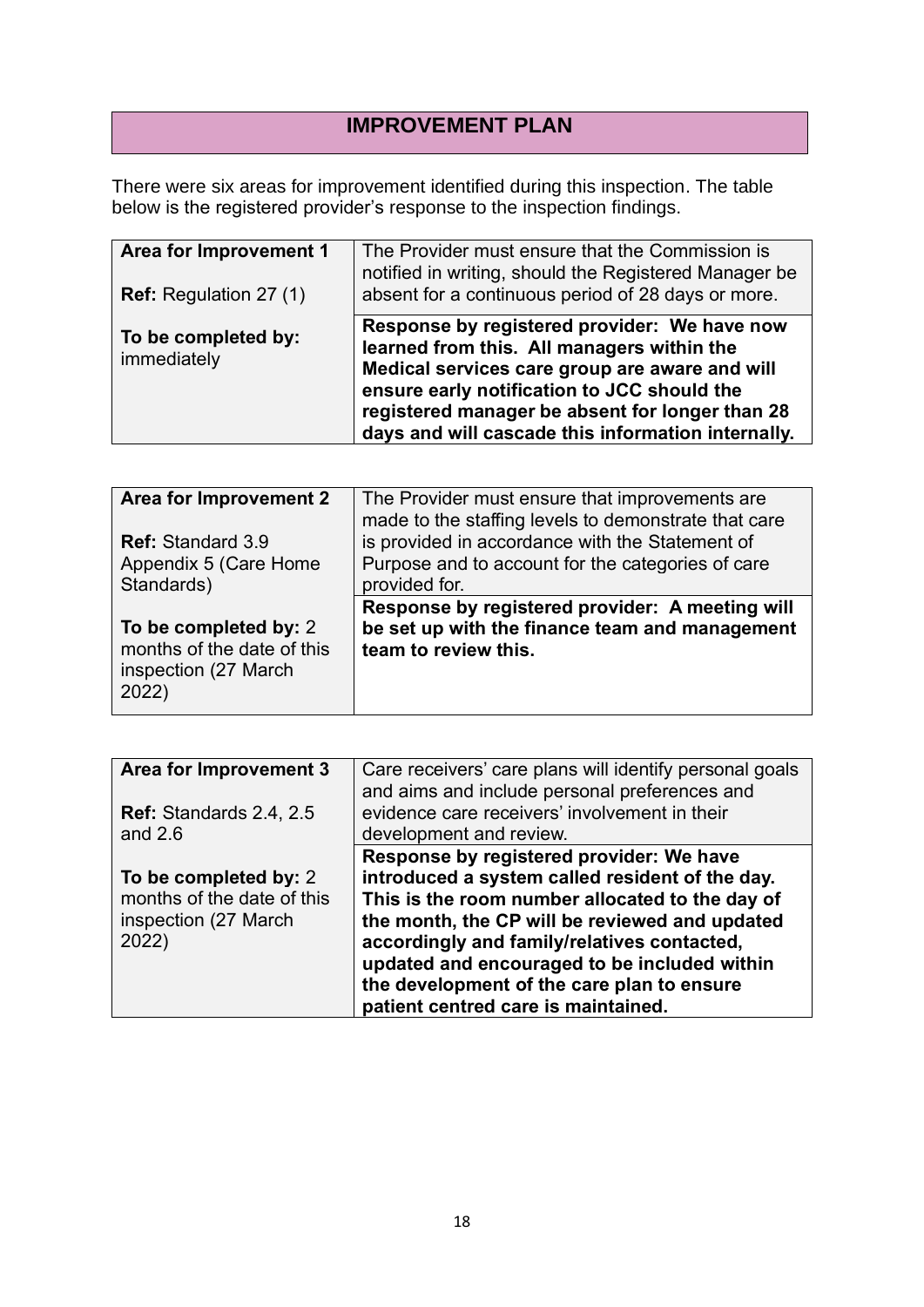| Area for Improvement 4         | Information should be available for care receivers,<br>their relatives and others, so that they know what to |
|--------------------------------|--------------------------------------------------------------------------------------------------------------|
| <b>Ref: Standard 1.2</b>       | expect from the service and of the facilities that are<br>offered. The information should include details as |
| To be completed by: 2          | specified in Standard 1.2 and be provided in a range                                                         |
| months of the date of this     | of formats to meet people's communication needs.                                                             |
| inspection (27 March)<br>2022) | Response by registered provider: A new<br>brochure has been derived and sent to the senior                   |
|                                | management team within HCS for ratification and                                                              |
|                                | this includes the fact that Sandybrook has 2 in                                                              |
|                                | house doctors and their working times. This is<br>not a chargeable service and is fully included             |
|                                | within the cost. It clearly states There is no OOH                                                           |
|                                | GP cover. We will also be looking to have this                                                               |
|                                | printed in Portuguese.                                                                                       |
|                                |                                                                                                              |
| Area for Improvement 5         | The Provider must ensure that neonle who receive                                                             |

| Area for Improvement 5<br><b>Ref: Standard 10.2</b>                                  | The Provider must ensure that people who receive<br>care and their representatives are aware of the<br>service's complaints policy and procedures.                                                                                                                                                                    |
|--------------------------------------------------------------------------------------|-----------------------------------------------------------------------------------------------------------------------------------------------------------------------------------------------------------------------------------------------------------------------------------------------------------------------|
| To be completed by: 2<br>months of the date of this<br>inspection (27 March<br>2022) | Response by registered provider: A new<br>brochure has been derived and sent to the senior<br>management team within HCS for ratification and<br>this includes information on how to submit a<br>complaint, give feedback/ comments on the<br>service. We will also be looking to have this<br>printed in Portuguese. |

| Area for Improvement 6                                   | The Provider must make arrangements to improve<br>care receivers' bedrooms so that they appear and                                                                                                                                                                                                                                              |
|----------------------------------------------------------|-------------------------------------------------------------------------------------------------------------------------------------------------------------------------------------------------------------------------------------------------------------------------------------------------------------------------------------------------|
| <b>Ref: Standard 7.1</b>                                 | feel homely with appropriate décor and personalised<br>with their possessions to meet their needs and                                                                                                                                                                                                                                           |
| To be completed by: 3                                    | preferences.                                                                                                                                                                                                                                                                                                                                    |
| months of the date of this<br>inspection (27 April 2022) | Response by registered provider: Staff will speak<br>to the patients' relatives and encourage them to<br>bring in personal items such as equipment<br>photos and pictures. Where the residents do not<br>have any family members Sandybrook can look<br>to purchase personal items from our budget to<br>make the rooms feel more personalised. |